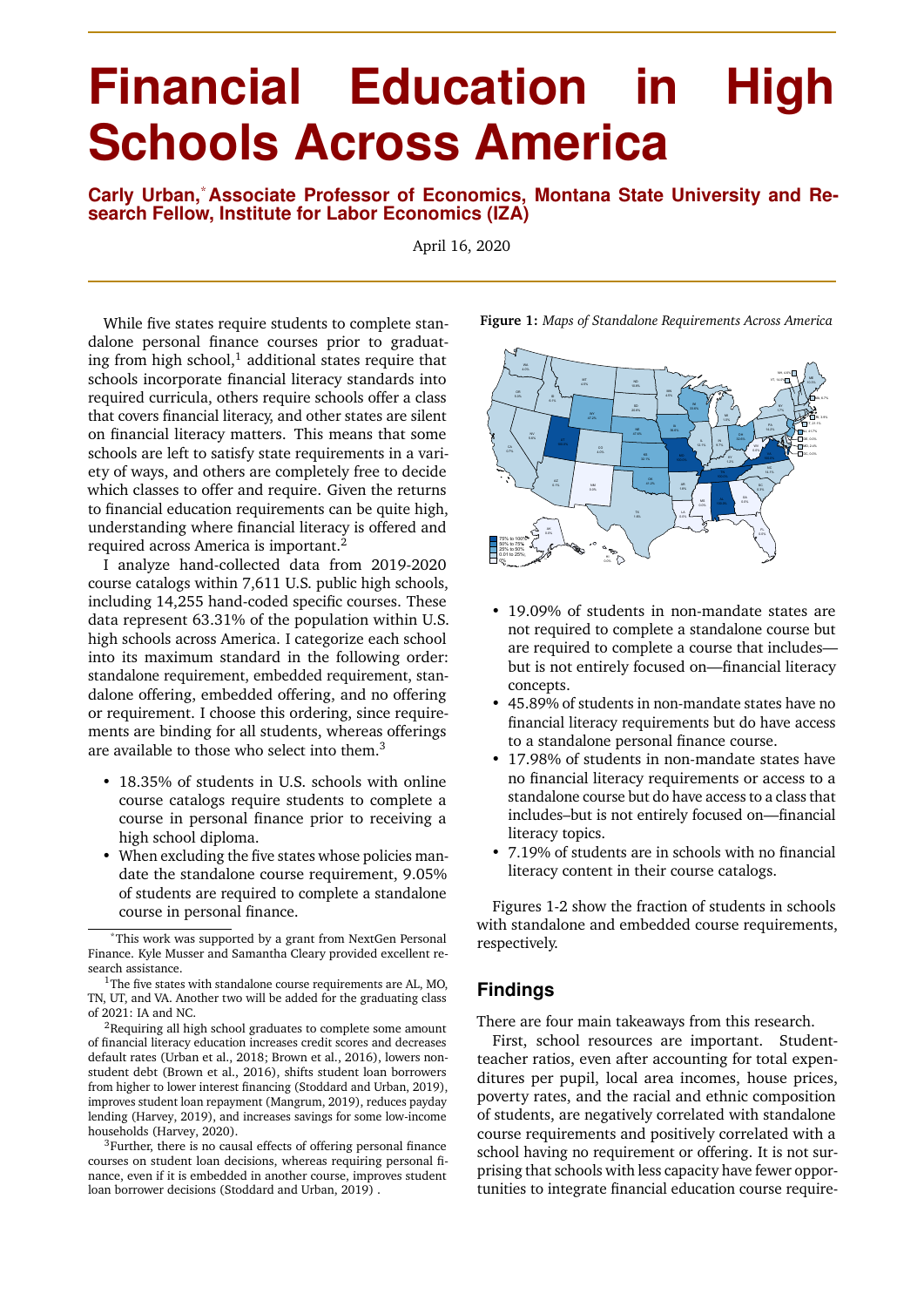**Figure 2:** *Maps of Embedded Requirements Across America*



ments or offerings. These schools may also struggle to offer other important courses, and stretching teachers too thin might have consequences for overall academic performance. It is likely that schools presently strapped cannot push financial literacy education without facing potentially consequential opportunity costs. Recruiting more teachers in schools with high student-teacher ratios is one potential avenue forward, but I am not the first to say that additional high-quality teachers are needed in public schools across America.

**Figure 3:** *Student-teacher Ratios Predict Financial Education Access*



*N*otes: Each bar shows the increase in the likelihood of having each specific course offering or requirement associated with a one unit increase in STRs. 95% confidence intervals around the estimates.

The model controls for: expenditures per pupil, urban/suburban/rural location of the school, race/ethnicity of the student population, median household income, local area poverty, median area house values, and the local unemployment rate.

Second, high schools in districts with higher 8th grade Math test scores, even after accounting for local demographic and economic characteristics, had a greater likelihood of having a standalone course requirement or a standalone course offering and a lower likelihood of having no requirements or offerings. This suggests that perhaps students with the greatest access to strong math programs in early education also have the greatest access to rigorous financial literacy instruction. There is no correlation between course requirements or offerings and ELA scores, meaning it is not necessarily the case that better-performing schools in general have more financial literacy instruction. Pol-

 $\begin{matrix} \mathbb{R}^n \\ \mathbb{Z}^n \end{matrix}$  walue-added from financial literacy coursework. icymakers in the future should consider targeting financial education in schools where math performance is ex-ante low, as these students may have the greatest

CT, 1.5% DE, 6.9%  $ATPSS$  $18.6$  and  $18.6$  and  $18.6$  and  $18.6$  and  $18.6$  and  $18.6$  and  $18.6$  and  $18.6$  and  $18.6$  and  $18.6$  and  $18.6$  and  $18.6$  and  $18.6$  and  $18.6$  and  $18.6$  and  $18.6$  and  $18.6$  and  $18.6$  and  $18.6$  and  $18.6$  and  $7.5\%$   $($  $10<sub>0</sub>$   $10<sub>0</sub>$   $10<sub>0</sub>$   $10<sub>0</sub>$ 



*N*otes: Each bar shows the increase in the likelihood of having each specific course offering or requirement associated with a one standard deviation increase in Math scores. 95% confidence intervals around the estimates. The model controls for: expenditures per pupil, the school's student to teach ratio, urban/suburban/rural location of the school, race/ethnicity of the student population, median household income, local area poverty, median area house values, the local unemployment rate, ELA test scores, and the fraction of students receiving FRPL.

Third, state policies mandating schools incorporate financial literacy into a required course are highly correlated with whether or not schools within these states have an embedded course requirement. A state policy requiring financial literacy be incorporated into a required course increases the likelihood of having an embedded requirement by 12 percentage points but is not associated with whether or not a school has a standalone requirement. When legislative hurdles inhibit states with extensive local control from introducing standalone course requirements, embedding personal finance into currently required courses is one way forward.

That said, it is not a perfect way forward. State-level embedded course requirement mandates do not result in full compliance. While this lack of compliance could be because course catalog descriptions do not detail financial literacy instruction in all schools, it could also be because state departments of education have trouble auditing embedded course mandates. In our estimate only 36.44% of schools or 37.96% of students within states that have embedded course mandates have either a standalone or embedded course requirement.

Fourth, while there at first appears to be demographic and economic differences across schools' financial literacy course requirements, these differences do not persist after controlling for whether or not the school is in an urban, rural, or suburban area. These findings suggests that personal finance coursework is less correlated with socioeconomic status than previously expected.

For a full copy of the report, see http://www. montana.edu/urban/Report.pdf.